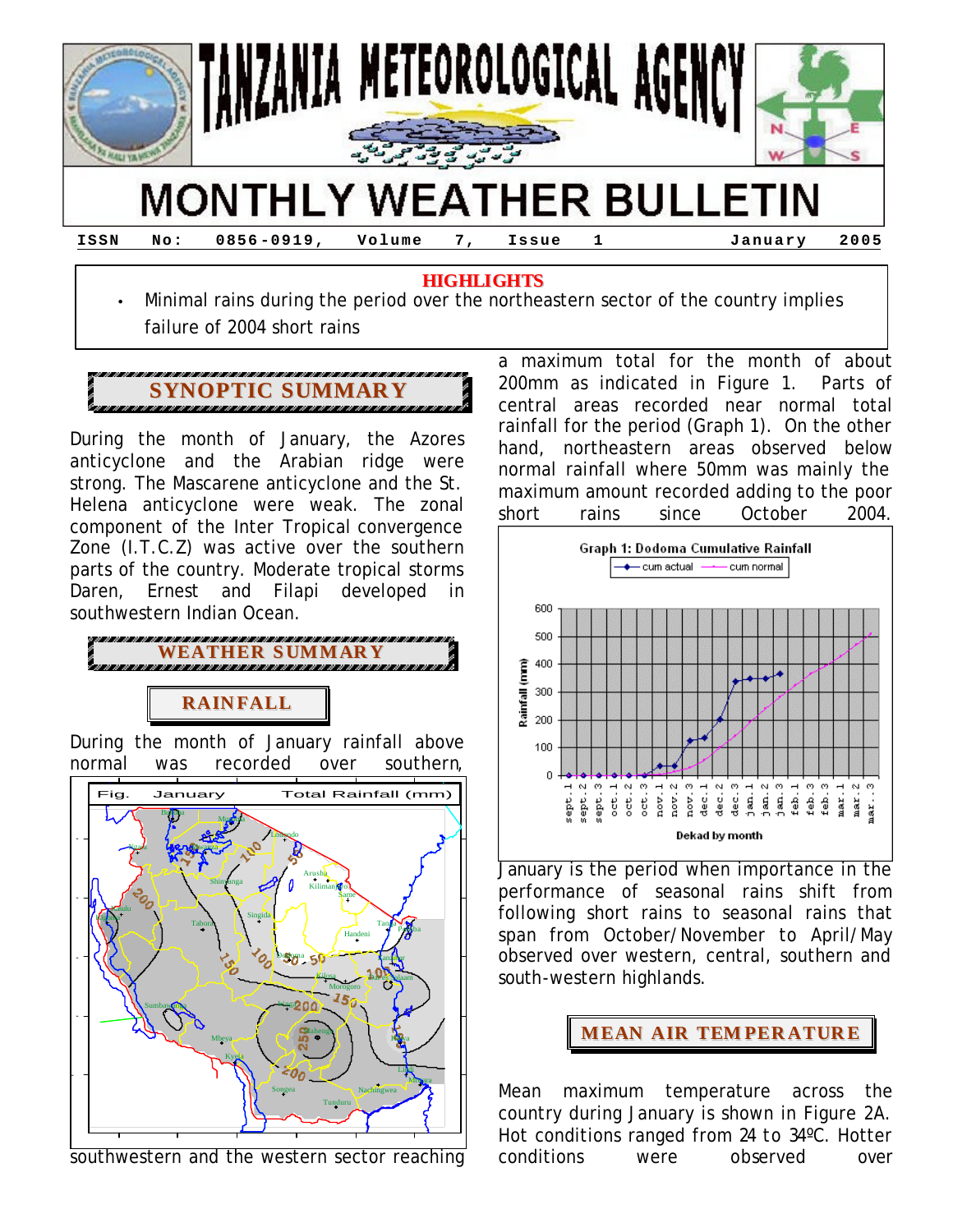**Volume 7, Issue 1 January 2005** 



eastern areas and parts of northeastern highlands. Highest mean maximum temperature from records received was



reported at Moshi Airport (33.7 ºC). Lower mean maximum temperatures were recorded over the southwestern highlands with Sumbawanga meteorological station reporting 23.2 ºC

On the other hand, mean minimum temperature profile for January is shown as Figure 2B. Mean minimum temperature range was between 16 °C to 25 °C as the situation of December 2004. The eastern sector exhibited higher values compared to the inland situation.

#### **SUNSHIN E HOURS**

Mean bright sunshine hours during January recorded across the country is shown in Figure 3. Durations of mean bright



sunshine ranged from around 6 hours to about 9 hours per day, a general increase by 1 hour on lower value observed during December 2004. Longer bright sunshine hours mainly greater than 9 hours per day, continued to be observed over the extreme northeastern corner. Almost half of the western sector of the country recorded the lowest durations, about half daylight, mostly because of the cloud activity persistence as an influx of moist air from the Congo air mass.

#### **MEAN D AILY WINDSPEED**

Mean wind run across the country during the month of January ranged from 4 km/hr to 10 km/hr as shown by Figure 4, an increase by 1 km/hr on the lower side. Maximum surface wind run during January were observed over northeastern at a speed of around 10 km/hr that covered parts of Moshi and Same districts. Maximum speeds depict an increase in the spread of locations that reported such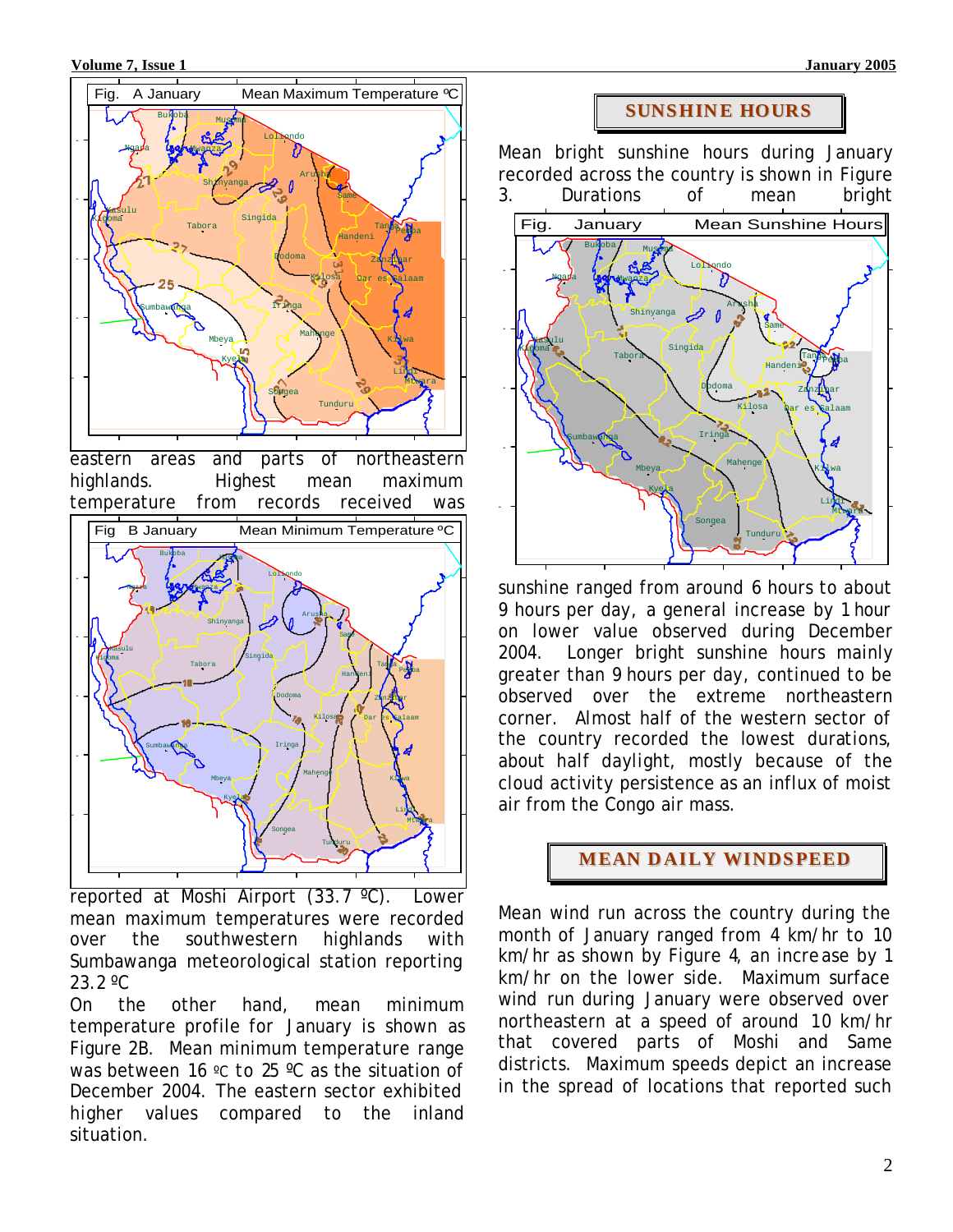

maximum windrun. Calmer conditions with speeds less than 4km/hr prevailed mostly over southwestern areas.

## **SATELLITE IN FORM ATION**

Satellite information is shown as duration of



deep cloud activities (Fig. 5) and Normalized Difference Vegetation Index (Fig. 6). Deep cold cloud activities declined slightly during

January, nevertheless, influx of cold cloud activities fed into the country from Congo air mass to the west and just a few occasions of easterly waves on the eastern sector from the Indian Ocean. METEOSAT picture which is shown in Figure 5, depicts mean duration between 1 to 10<sup>th</sup> January. On average, durations ranged from just over 5 hours to only a maximum of 80 hours. In contrast clear skies without deep cloud activities continued to dominate northeastern areas as was the case during December 2004.

Figure 6 depicts the NOAA satellite Normalized Difference Vegetation Index (NDVI) showing



changes that occurred in the spread of the greening index from second 10-days of December 2004 through second 10-days of January 2005. As of the end of January the difference image show occurrence of large greening increases in the index over midlands and the Lake Victoria Basin. On the other hand, large decreases (red colour) concentrated mostly over the northeastern sector (Tanga and Kilimanjaro regions). A mixed situation covered parts of northern coast region, Manyara, Morogoro and southern regions.